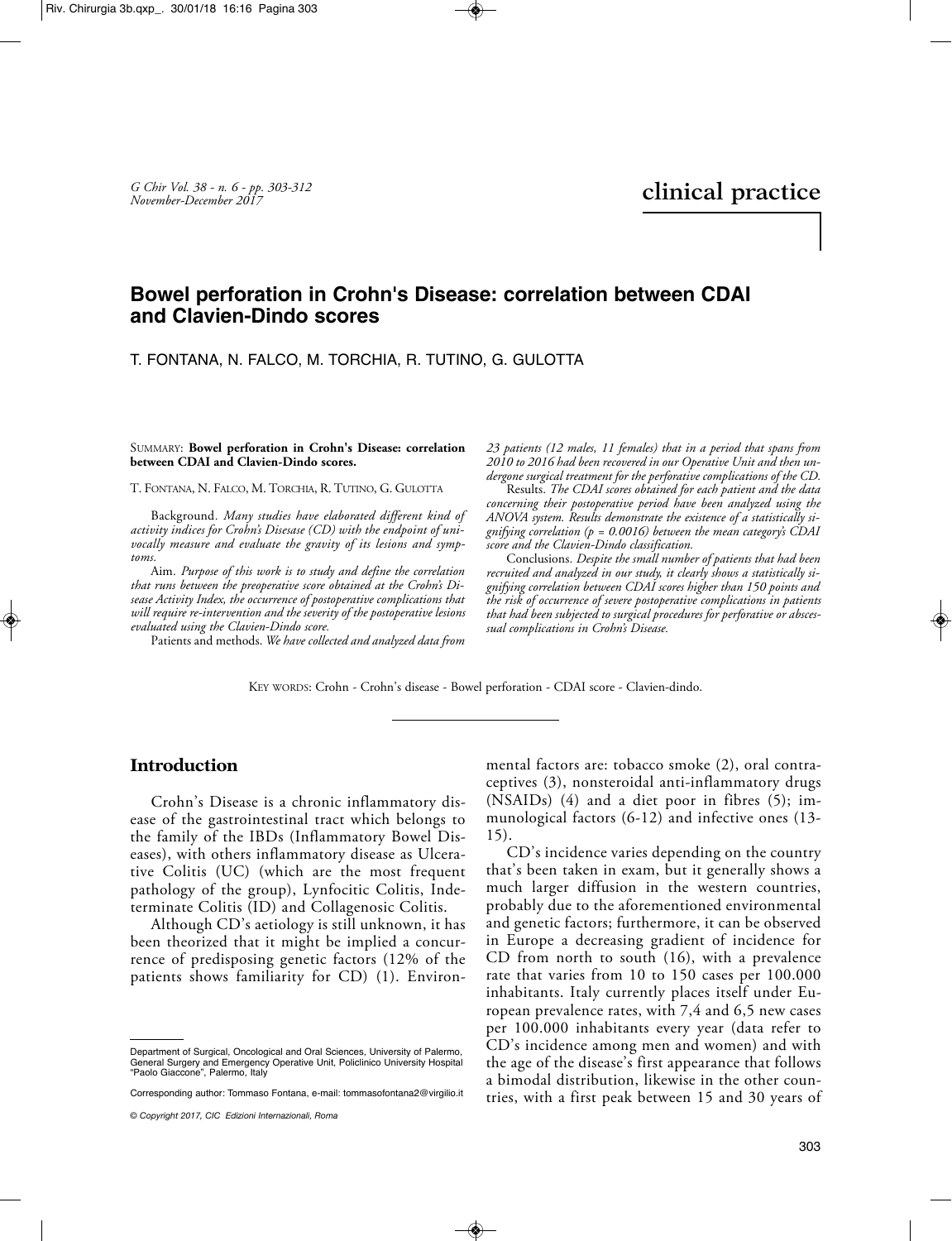age (men showing the disease earlier in age than women) and a second peak in patients (mostly women) between 60 and 70 years old (18).

Clinically, CD is a chronic inflammatory disease that could potentially involve every point of the gastrointestinal tract (from the oral mucosa to the perianal area), but that shows a preference of localization in the small intestine (80% of the patients with CD shows signs of small intestine's involvement, especially of the terminal ileum) and of the proximal right colon (which can be the only segment interested by the disease in 25-50% of cases). It is also possible that the pathology involves both sites at the same time (50% of the cases), while the involvement of other portions of the gastrointestinal tract (such as esophagus, stomach and duodenum) is a much rarer eventuality and it's usually associated with other ileo-colic or colic lesions (19).

Due to the highly variable localization of the lesions, CD then may present itself with a rather large variety of symptoms: in fact, clinical manifestations can range from very mild to severe ones and despite the symptoms usually show a gradual progression, it is not rare that severe clinical manifestations might acutely present themselves *ab initio*. The clinical presentation of CD is also influenced by its behaviour (the pathology can show a more inflammatory, invasive or stenosing pattern) and by the general duration of the disease itself (20).

CD's diagnosis can be suspected after the patient's clinical evaluation and it can be confirmed by using a combination of instrumental and laboratory exams, as indicated by the European Crohn's and Colitis Organization (ECCO) guidelines (21, 22).

Nowadays, for the therapy of non-complicated CD, international guidelines indicate as first line treatment the medical approach only, while surgery should be taken into account only when the medical and/or target therapy can't efficiently control the symptoms anymore and patients show signs of local complications. These complications are quite common during the course of the disease and their frequency proportionally increases as CD progresses in time (from a 19% during the first year, to a 60% after 8 years from the diagnosis).

The most common local complications are: fistula (classified as entero-enteric, entero-cutaneous, entero-vescical or entero-vaginal), stenosis that can lead to sub- or frank intestinal obstruction, mild to severe intestinal bleeding, abdominal abscesses and free intestinal perforation , with consequential sepsis (24).

### **Background**

During the decades, many studies have elaborated different kinds of CD's activity indices for the purpose of standardizing measure to evaluate the gravity of lesions and symptoms. Those indices were used to create common guidelines that could not only help the diagnostic and therapeutic decisionmaking processes, but also give indications about the prognosis, the risk of relapse and the chance of success of the medical or surgical therapy.

We can distinct two different classes of evaluation indices: the endoscopic indices and the clinical ones.

The CDEIS (Crohn's Disease Endoscopic Index of Severity) (25), the SES-CD (Simple Endoscopic Score for Crohn's Disease) (26) and the Rutgeerts score (27) represent the most commonly used indices for the endoscopic evaluation of the disease's activity.

On the clinical side, which we're going to explore, we have the CDAI (Crohn's Disease Activity index) (28) which is the most used.

This index was born from the combined valuation of 8 variables, 6 of which are objective parameters such as body weight, hematocrit, number of liquid stools in the previous week, need for use of opioid antidiarrheal drugs, presence of extraintestinal complications and presence of an abdominal mass (verified by the practitioner), while the other 2 variables are subjective parameters that entirely depends on the patient's sensibility, such as the general wellbeing perceived in the previous seven days (rated from  $0 =$  well to  $4 =$  terrible) and the presence of abdominal pain in the previous week (rated from  $0 =$ none to  $\overline{3}$  = severe) (Table 1) (29).

As cut-off values, it's been chosen the score of 150 points for the lower limit (lower scores indicate quiescent disease) and of 450 points for the upper one (higher scores indicate a severe pathology), while an intermediate value of 220 has been arbitrarily chosen as a cut-off for the mild disease (CDAI between 150 and 220) and the moderate one (CDAI 220-450). These values can also be used during the follow-up of the medical treatment to evaluate the progression of CD: CDAI values <150 or that decreased of 70-100 points since last measurement indicate a regression of the disease, while increases of at least 70 points indicate relapse of CD (30).

Elective surgery should be considered for those patients with sub-occlusive symptoms or with CDAI over 220 (moderate disease) and ileo-colic localization: these are patients in whom medical or target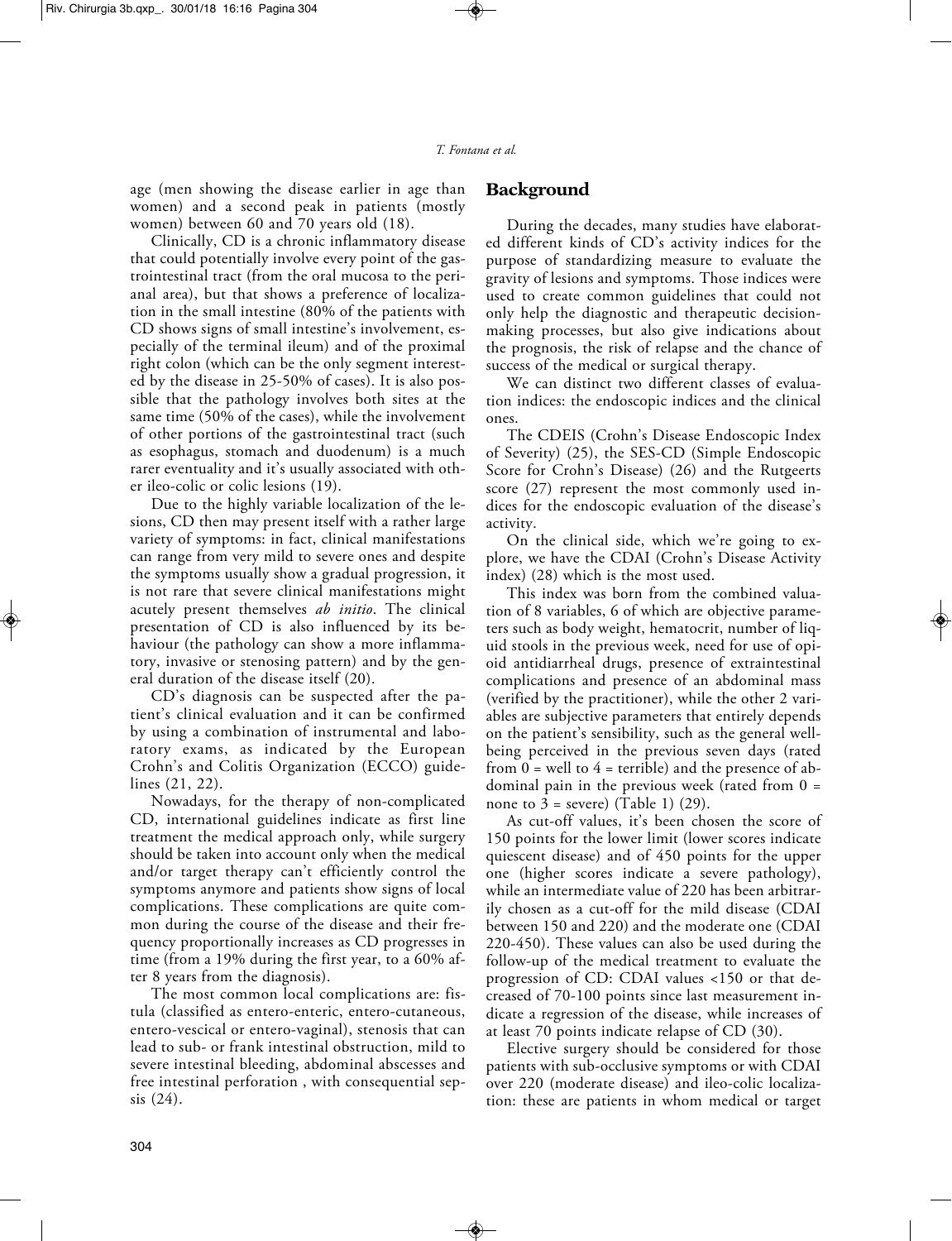| <b>Variable</b>               | <b>Description</b>                                                                                                                                                          | <b>Multiplier</b> |
|-------------------------------|-----------------------------------------------------------------------------------------------------------------------------------------------------------------------------|-------------------|
| Number of liquid stools       | Sum of 7 days                                                                                                                                                               | x2                |
| Abdominal pain                | x5                                                                                                                                                                          |                   |
| General well-being            | Sum of 7 days rating:<br>$0 =$ generally well<br>$1 =$ slightly under par<br>$2 = poor$<br>$3 = very poor$<br>$4 =$ terrible                                                | x7                |
| Extraintestinal complications | Number of complications: arthritis/arthralgia, iritis/uveitis,<br>erythema nodosum, pyoderma gangrenosum, aphthous stomatitis,<br>anal fissure/fistula/abscess, fever >37,8 | x20               |
| Antidiarrheal drugs           | Use in the previous 7 days:<br>$0 = no$<br>$1 = yes$                                                                                                                        | x30               |
| Abdominal mass                | $0 = no$<br>$1 =$ questionable<br>$5 =$ definite                                                                                                                            | x10               |
| Hematocrit                    | Expected – observed Hct<br>Males: 47 observed<br>Females: 42 observed                                                                                                       | x6                |
| Body weight                   | Ideal/obeserved ratio<br>$[1 - (ideal/observed)] \times 100$                                                                                                                | $x1 (NOT < -10)$  |

| TABLE 1 - PARAMETERS FOR THE CDAI COMPILATION AND CUT-OFF VALUES (29). |  |  |
|------------------------------------------------------------------------|--|--|
|------------------------------------------------------------------------|--|--|

Remission: less than 150

Response: decrease greater than 70 points (100 points in more recent clinical trials) Mild disease: 150-220 Moderate disease: 220-450 Severe disease: greater than 450

therapy struggle to keep at bay clinical manifestation and whose life quality is diminished (31-34).

Urgent surgery is requested in over 19% of patients with CD for the management of its complications, mainly pseudoappendicitis (35), intestinal occlusion, haemorrhage, megacolon, perforation and abscess.

Acute intestinal obstruction is the most frequent complication in patients with CD, especially in subjects with ileo-colic localization (35-54%), while in jejunal or colic localizations the frequency is lower (22-36% and 5-17%) (36).

Haemorrhage and toxic megacolon are much less common complications, with the haemorrhage occurring in 1-3% of patients (where the small intestine is involved in 65% of the times) (37), while the megacolon complicates 4-6% of CD's cases (38).

Intestinal perforation despite occurring in only 1-3% of patients and thus being one of the less common complication during CD's natural course, it can be the first manifestation of disease in one fourth of these patients (39). It more frequently involves the small bowel, leading to acute peritonitis which can easily degenerate in generalized peritonitis if not readily discovered (40). This complication requires urgent surgery, with abdominal toilette and bowel resection which will be aimed to spare as much intestine as possible: recent studies, in fact, have demonstrated how even if both a large and a more selective resection are effective in treating the acute syndrome, the latter is less harmful both in the present condition and in the future perspective for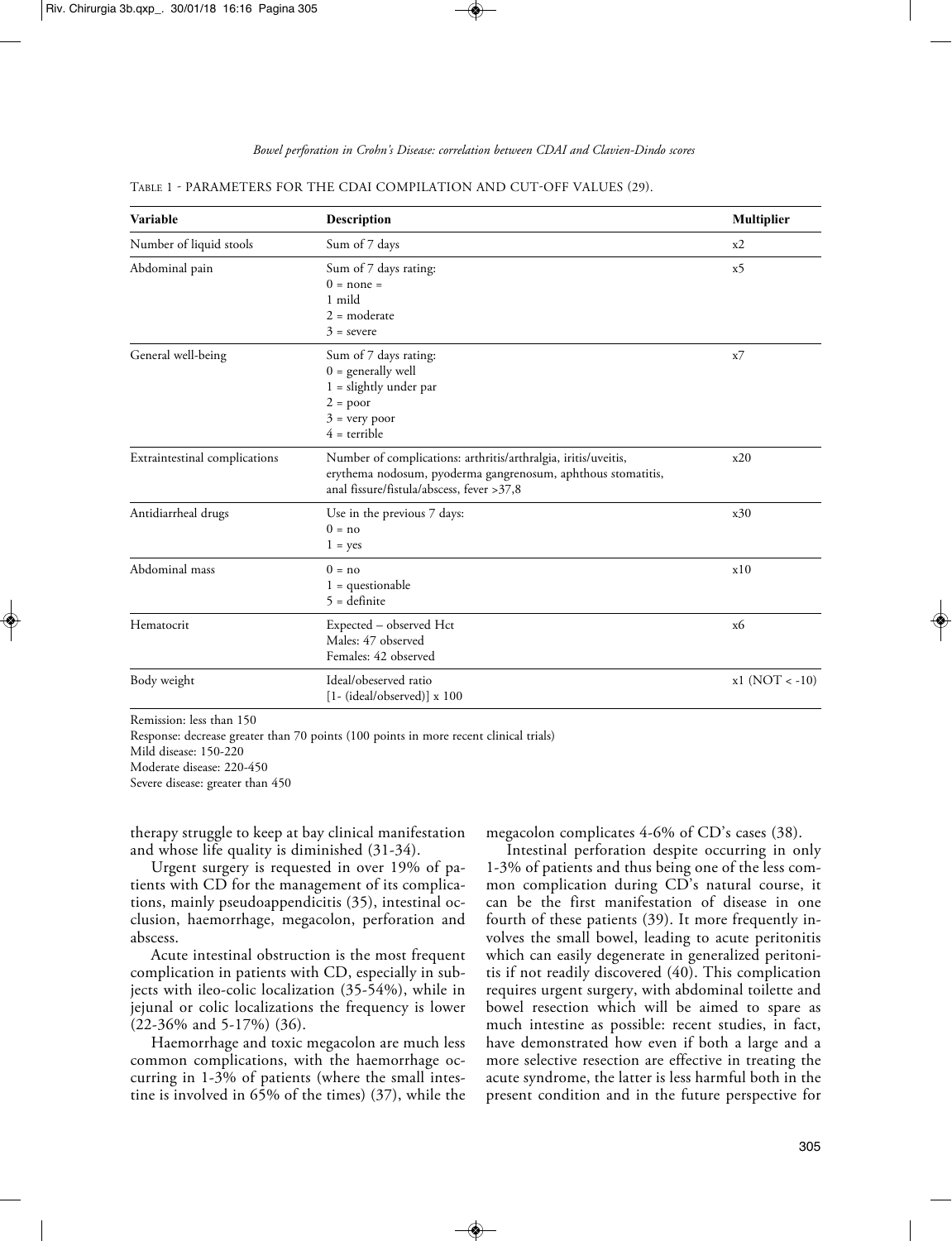the patient (41). By the light of the high recurrence rate of CD that would require further resections in the future, it would prevent the arising of a shortbowel syndrome and assure the patient a better life quality.

The resection can be completed with or without a single-step anastomosis, depending on the patient's performance status and the severity of the peritonitis: in fact, augmented levels of infectivity and inflammatory markers have been related to a poor outcome of the anastomosis, with an higher chance of leakage and further perforation (39).

Abdominal abscess, defined as an inflammatory mass originated from an intestinal perforation promptly covered by fibrin to cover the surface of the loops causing adhesions between them (42), is a complication that occurs in approximately 25% of patients. It can be associated with fistula in 40% of cases, with severe stenosis (51%) or with anastomotic recurrence (43). Presentation can range from the complaint of subacute symptoms to generalized sepsis (in 28% of patients) (44).

First line therapy for abscess consists of conservative therapy and percutaneous drainage, which gives the chance to postpone the surgical act and then to perform a resection with a one-step anastomosis. Percutaneous drainage's success varies from 65% to 96% and failures have been related to the disease's phenotype, the use of corticosteroid therapy and the presence of compartmentalized abscess (45). If the percutaneous drainage should fail, surgery is necessary with lysis of the adhesions and surgical drainage. In these patients, if the abscess is not completely or adequately drained and they are also treated with a biological immunosuppressive therapy, the risk of sepsis and anastomotic leakage would increase.

The American Society of Colon and Rectal Surgeons guidelines indicates for the surgical eradication of the abscess the resection of the involved intestine, although to avoid the resection of a too large amount of bowel and thus the future risk of a shortbowel syndrome, there's the chance to perform in urgency the drainage with a temporary ileostomy without large intestinal resections (46).

#### **Aim**

This work aims to study and evaluate the correlation between the score of the Crohn's Disease Activity Index (CDAI) for each patient and the occurrence of postoperative complications which would request further surgical treatment and be classified using the Clavien-Dindo score.

#### **Patients and methods**

We have collected and analyzed data of patients observed at our Operative Unit of General Surgery between 2010 (January 1st) and 2016 (December 31st) because of perforative complications of Crohn's Disease.

Patients had been selected including acute cases at admission requesting for urgent surgery due to sepsis caused by acute intestinal perforation or by abdominal abscess. We have then excluded 4 patients whose clinical records didn't have the necessary data for the compilation of the CDAI score.

In the end, 23 patients were enrolled for the study (12 males, 11 females).

We then proceeded to collect data of each patient about sex, height and age, to obtain the CDAI score (using data about weight, hematocrit, presence of abdominal mass, presence of liquid stools in the previous week, use of antidiarrheal drugs in the previous seven days, presence of extra-intestinal involvement, general well-being in the previous week and pain severity during the same period) and proceeded to evaluate the severity of the postoperative complications using the Clavien-Dindo score (Table 2) (47).

We finally divided the patients into three groups depending on the grading of their postoperative complications: CD1 patients who had not any complications or whose complications were of I grade; CD2 patients whose complications scored II grade; and CD3 patients who had postoperative complications of III grade or more severe.

### **Results**

For the purpose of this study 23 patients have been recruited 12 men (mean age 40,3 years) and 11 women (mean age 43,5 years) who underwent surgical percutaneous drainage (6 patients) or intestinal resection (17 patients) as a consequence of complications of Crohn's Disease.

Data obtained from these patients and their postoperative recovery have then been elaborated using the One-Way Analysis of Variance system (one-way ANOVA), and the results had shown a statistically signifying correlation ( $p = 0.0016$ ) between the mean CDAI value for each category and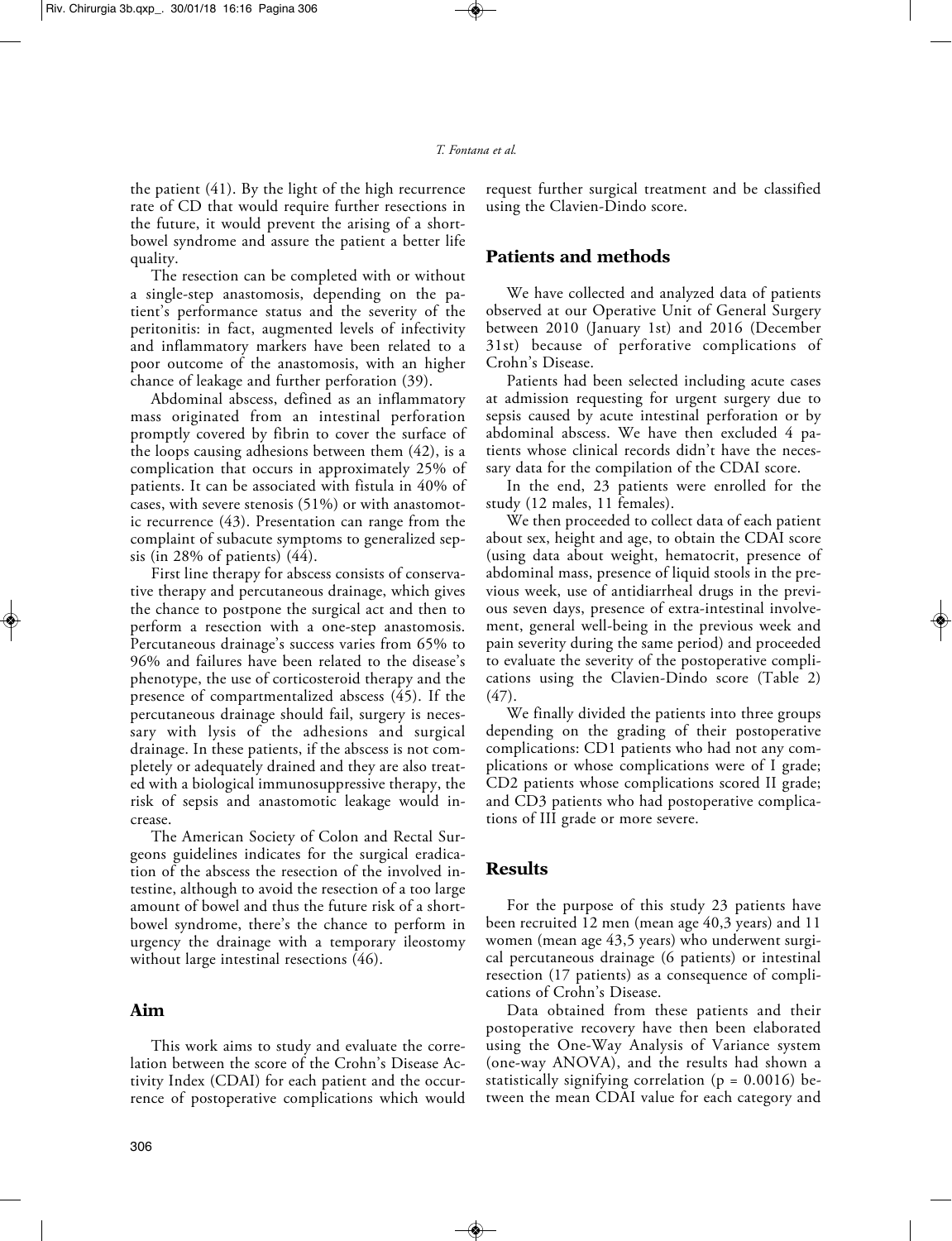#### TABLE 2 - CLAVIEN-DINDO CLASSIFICATION (47).

| <b>Full Scale</b> |                                                                                                                                                                                                                                                                                                                                            | <b>Contracted Form</b> |                        |  |  |
|-------------------|--------------------------------------------------------------------------------------------------------------------------------------------------------------------------------------------------------------------------------------------------------------------------------------------------------------------------------------------|------------------------|------------------------|--|--|
| Grades            | Definition                                                                                                                                                                                                                                                                                                                                 | Grades                 | Definition             |  |  |
| Grade I:          | Any deviation from the normal<br>postoperative course without the need<br>for pharmacological treatment or<br>surgical, endoscopic and radiological<br>interventions.<br>Allowed therapeutic regimens are: drugs<br>as antiemetics, antipyretics, analgetics,<br>diuretics and electrolytes and<br>physiotherapy. This grade also includes | Grade I:               | Same as for full scale |  |  |
|                   | wound infections opened at the bedside.                                                                                                                                                                                                                                                                                                    |                        |                        |  |  |
| Grade II:         | Requiring pharmacological treatment<br>with drugs other than such allowed for<br>grade I complications. Blood transfusions<br>and total parenteral nutrition are also<br>included.                                                                                                                                                         | Grade II:              | Same as for full scale |  |  |
| Grade III:        |                                                                                                                                                                                                                                                                                                                                            | Grade III:             | Grades IIIa & IIIb     |  |  |
|                   | Requiring surgical, endoscopic or<br>radiological intervention                                                                                                                                                                                                                                                                             |                        |                        |  |  |
| Grade III-a:      | Intervention not under general<br>anesthesia                                                                                                                                                                                                                                                                                               |                        |                        |  |  |
| Grade III-b:      | Intervention under general anesthesia                                                                                                                                                                                                                                                                                                      |                        |                        |  |  |
| Grade IV:         | Life-threatening complications<br>(including CNS complications)#<br>requiring IC/ICU-management                                                                                                                                                                                                                                            | Grade IV:              | Grades IVa & IVb       |  |  |
| Grade IV-a:       | Single organ dysfunction (including<br>dyalisis)                                                                                                                                                                                                                                                                                           |                        |                        |  |  |
| Grade IV-b:       | Multi-organ dysfunction                                                                                                                                                                                                                                                                                                                    |                        |                        |  |  |
| Grade V:          |                                                                                                                                                                                                                                                                                                                                            | Grade V:               | Same as full scale     |  |  |
| Suffix "d":       | Death of a patient<br>If the patient suffers from a complication<br>at the time of discharge, the suffix "d"<br>(for "disability") is added to the<br>respective grade of complication. This<br>label indicates the need for a follow-up<br>to fully evaluate the complication.                                                            |                        |                        |  |  |

‡ brain hemorrhage, ischemic stroke, subarrachnoidal bleeding but excluding transient ischemic attacks (TIA); IC: Intermediate Care; ICU: Intensive Care Unit.

the score obtained using the Clavien-Dindo classification.

In particular, in accordance with what was reported by other studies (48), both the CD1 and CD2 groups, which had a complexive grading at the Clavier-Dindo score equal or lower than II, had mean CDAI values close to one another and both were lower than 150 points. On the other side, patients from the CD3 group who had had postoperative complications that had been graded as III or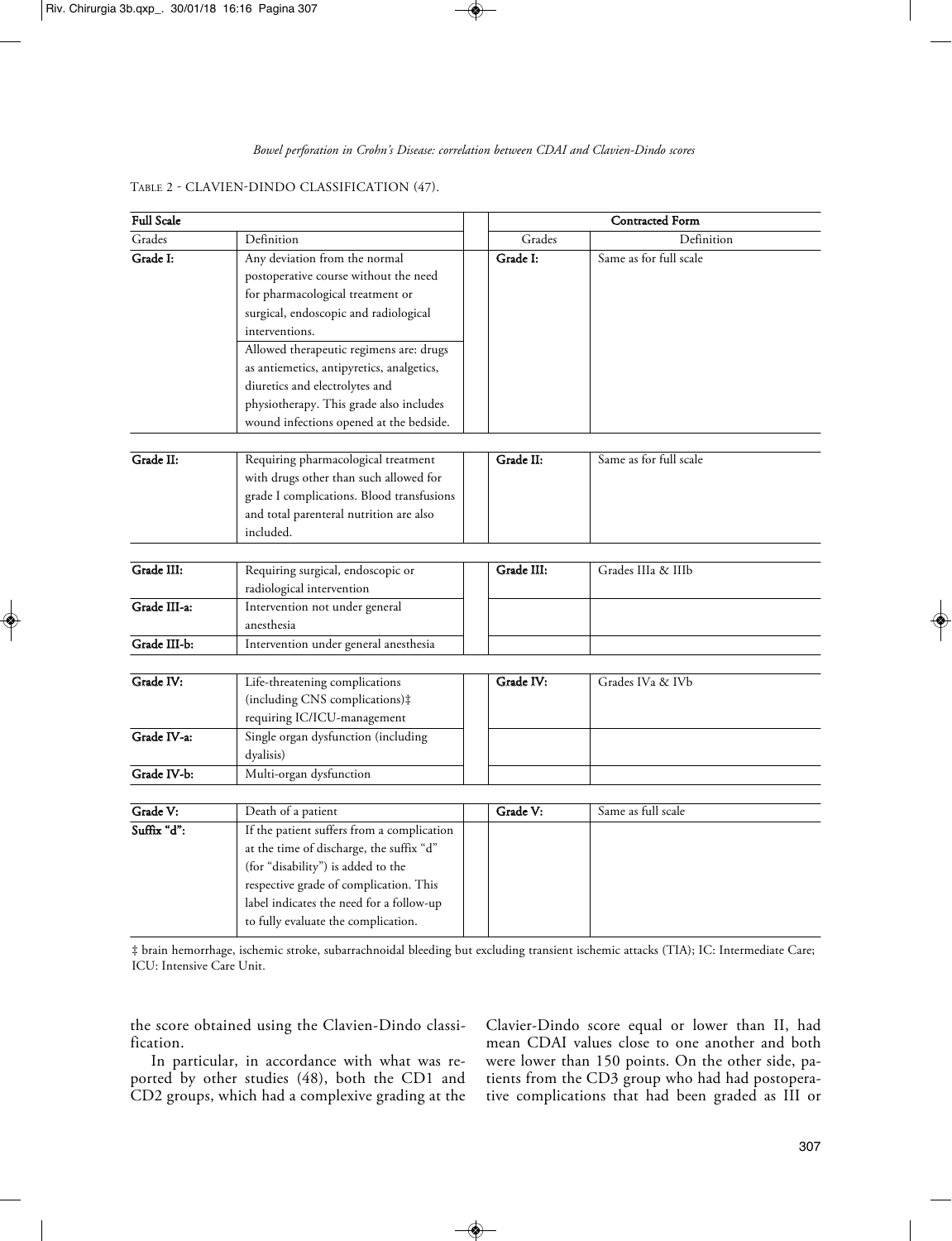



**Figure 1 - Correlation between CDAI score and groups of patients that had been divided according to their Clavier-Dindo score:** ◊ **= cd1 = cd2** ∆ **= cd3. Both the mean CDAIs of CD1 and CD2 groups are rather close one to another and they both are under the 150 points limit; CD3 group, instead, has a mean CDAI over 150 points.**

more at the Clavier-Dindo, showed CDAI values higher than 150 points (Figure 1).

TABLE 4 - COMPLICATIONS OF III GRADE AT THE CLAVIEN-DINDO SCORE IN PATIENTS WITH CDAI SCORE BARELY HIGHER THAN 150 POINTS.

### **Discussion**

Using the one-way analysis of the variances (oneway ANOVA) of each group of patients (CD1, 2, 3) we have been able to demonstrate (as other studies already had) (48) a statistically signifying correlation between the CDAI score and the severity of the complications that might occur in the postoperative period.

In detail, our work had shown how complications of III grade at the Clavien-Dindo score might occur in patients with CDAI score barely higher than 150 points (esteemed cut-off:  $150,33 \pm 16,9$ ) (Tables 3, 4), where other studies (48) set this kind of severe complications on a much higher cut-off  $(239,1 \pm 52.2)$  (Table 5).

|         | <b>ONE-WAY ANOVA</b> |     |                 |  |  |  |  |  |
|---------|----------------------|-----|-----------------|--|--|--|--|--|
|         | <b>DEVIANCE</b>      | GDL | <b>VARIANCE</b> |  |  |  |  |  |
| SS(a)   | 18806                | 2   | 9403,002        |  |  |  |  |  |
| SS(e)   | 20824,04             | 20  | 1041,202        |  |  |  |  |  |
| Ss(tot) | 39630,04             | 22  | 9,030912        |  |  |  |  |  |
| F       |                      |     | 0,001605        |  |  |  |  |  |

## **Conclusions**

Despite the small number of patients in our study, it has clearly demonstrated the statistically signifying correlation existing between CDAI scores

| TABLE 3 - COMPLICATIONS OF III GRADE AT THE CLAVIEN-DINDO SCORE IN PATIENTS WITH CDAI SCORE |  |  |  |  |  |  |  |  |  |
|---------------------------------------------------------------------------------------------|--|--|--|--|--|--|--|--|--|
| BARELY HIGHER THAN 150 POINTS.                                                              |  |  |  |  |  |  |  |  |  |

|                                                | <b>GROUP 1</b> | <b>GROUP 2</b> | <b>GROUP 3</b> | <b>TOTAL</b> |
|------------------------------------------------|----------------|----------------|----------------|--------------|
| <b>AVERAGE</b>                                 | 89,8           | 92,8974        | 150,3336       | 33,0309836   |
| S                                              | 57,49087       | 25,78036       | 16,90495       | 41,49753196  |
| N                                              |                | 59             | 9              | 23           |
| $\Sigma_{\rm X}$                               | 449            | 836,0766       | 1353,002       | 2638,078852  |
| Dev                                            | 13220,8        | 5317,016       | 2286,219       | 39630,03865  |
| $\Sigma$ <sub>x</sub> ^2                       | 53541          | 82986,35       | 205687,9       | 342215,2574  |
| $(\Sigma_X)$ <sup><math>\wedge</math>2/N</sup> | 40320,2        | 77669,34       | 203401,7       | 321391,2224  |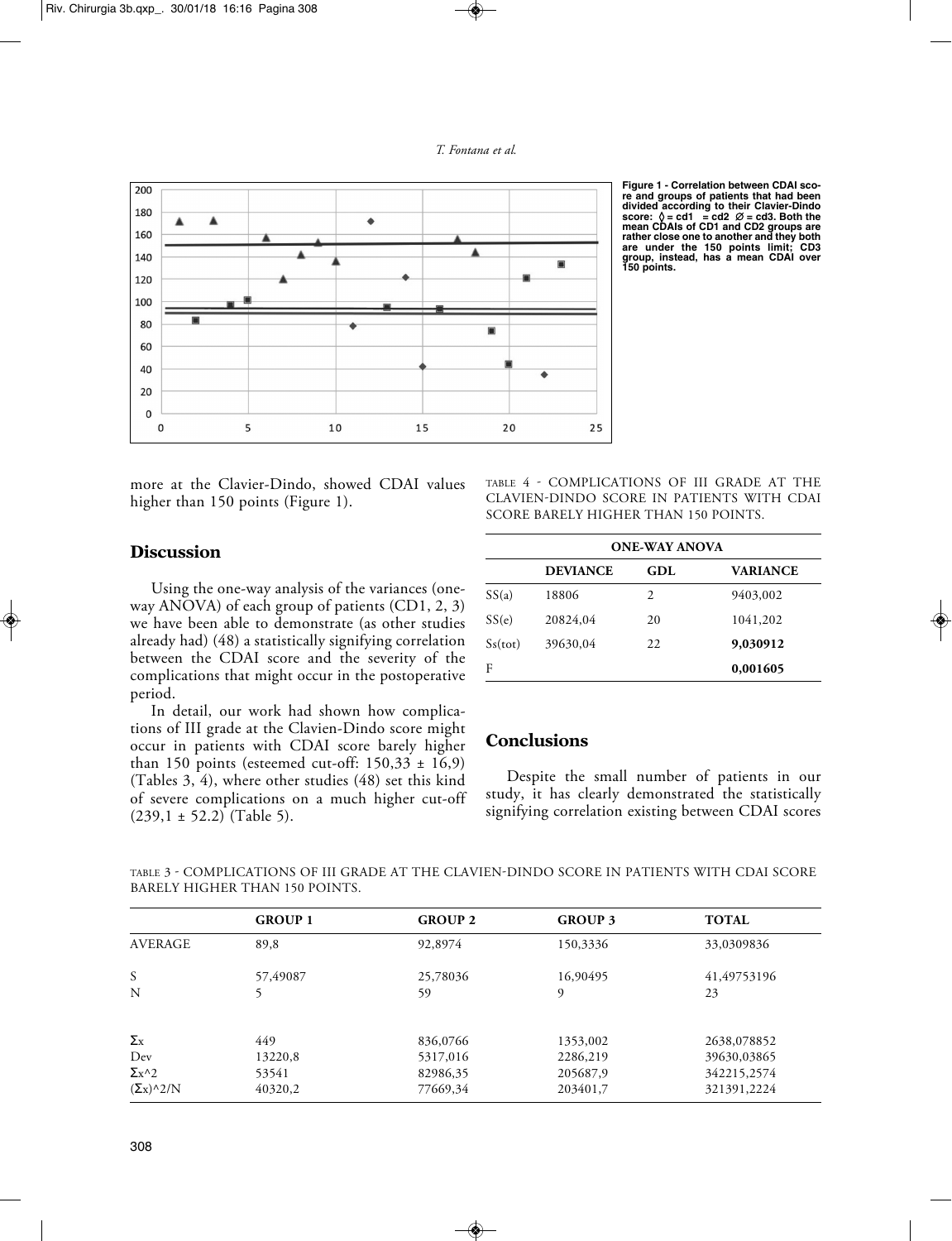higher than 150 points and the risk of occurrence of severe postoperative complications in patients that had been subjected to surgical procedures for perforative or abscessual complications in Crohn's Disease. This result not only unequivocally confirms the great importance that CDAI has both as a tool in the assessment of the inflammatory disease activity and as an accurate predictor of the possible postoperative complications, but it also opens to a whole new range of parameters (such as patient's age or inflammatory markers) that could be studied in order to evaluate their correlation with the surgical outcome and the risk of postoperative complications, and produces new tools to be used for a global evaluation of the patient and a more accurate management of the disease since its earlier stages.

TABLE 5 - RELATIONSHIPS BETWEEN THE SEVERITY OF POSTOPERATIVE COMPLICATIONS AND PREOPERA-TIVE PARAMETERS (48).

|                                   | Dindo grade $0(n = 32)$ | Dindo grade II $(n = 13)$ | Dindo grade III $(n = 5)$ | P value |
|-----------------------------------|-------------------------|---------------------------|---------------------------|---------|
| Age (mean ±SD)                    | $40.2 \pm 15.8$         | $34.8 \pm 15.2$           | $36.2 \pm 12.5$           | 0.548   |
| BMI $(kg/m2)$                     |                         |                           |                           |         |
| ~18.5                             | 9 (52.9%)               | 5 (38.5%)                 | 3 (17.6%)                 |         |
| $\geq 18.5$                       | 23 (69.7%)              | 8(24.25)                  | $2(6.1\%)$                | 0.363   |
| $Mean \pm SD$                     | $20.3 \pm 3.4$          | $19.1 \pm 2.0$            | $17.7 \pm 2.7$            | 0.14    |
| Serum albumin (g/dl)              |                         |                           |                           |         |
| < 3.5                             | 17 (54.8%)              | 10 (32.3%)                | $4(12.9\%)$               |         |
| $\geq 3.5$                        | 15 (78.9%)              | $3(15.8\%)$               | $1(5.3\%)$                | 0.21    |
| Mean ± SD                         | $3.32 \pm 0.72$         | $3.22 \pm 0.56$           | $3.0\pm0.57$              | 0.612   |
| $TLC$ (cells/mm <sup>3</sup> )    |                         |                           |                           |         |
| ~< 900                            | $7(70.0\%)$             | $2(20.0\%)$               | $1(10\%)$                 |         |
| $\geq 900$                        | 25 (62.5%)              | 11 (27.5%)                | $4(10.0\%)$               | 0.881   |
| Mean ± SD                         | $1556.1 \pm 912$        | $1697.3 \pm 1142.3$       | $1608 \pm 716$            | 0.905   |
| Preoperative systemic steroid use |                         |                           |                           | 0.143   |
| No                                | 28 (70%)                | 8 (20.0%)                 | $4(10\%)$                 |         |
| Yes                               | 4(40%)                  | 5 (50%)                   | $1(10\%)$                 |         |
| <b>Operation type</b>             |                         |                           |                           | 0.662   |
| Emergency                         | 11 (73.3%)              | 3 (20.0%)                 | $1(6.7\%)$                |         |
| <b>Elective operation</b>         | 21 (60%)                | 10 (28.6%)                | $4(11.4\%)$               |         |
| <b>Extent of operation</b>        |                         |                           |                           | 0.061   |
| Small bowel resection             | 13 (86.7%)              | $1(6.7\%)$                | $1(6.7\%)$                |         |
| <b>RHC</b>                        | 17 (60.7%)              | $9(32.1\%)$               | $2(7.1\%)$                |         |
| Combined                          | $2(28.6\%)$             | 3 (42.9%)                 | $2(28.6\%)$               |         |
| Operation method                  |                         |                           |                           | 0.082   |
| Laparoscopy                       | 10 (62.5%)              | 6(37.5%)                  | $\mathbf{0}$              |         |
| Open                              | 22 (64.7%)              | $7(20.6\%)$               | 5(14.7%)                  |         |
| <b>POSSUM</b> score               |                         |                           |                           |         |
| Physiological subscore            | $17.9 \pm 3.8$          | $18.4 \pm 3.4$            | $18.4 \pm 4.7$            | 0.931   |

*to be continued*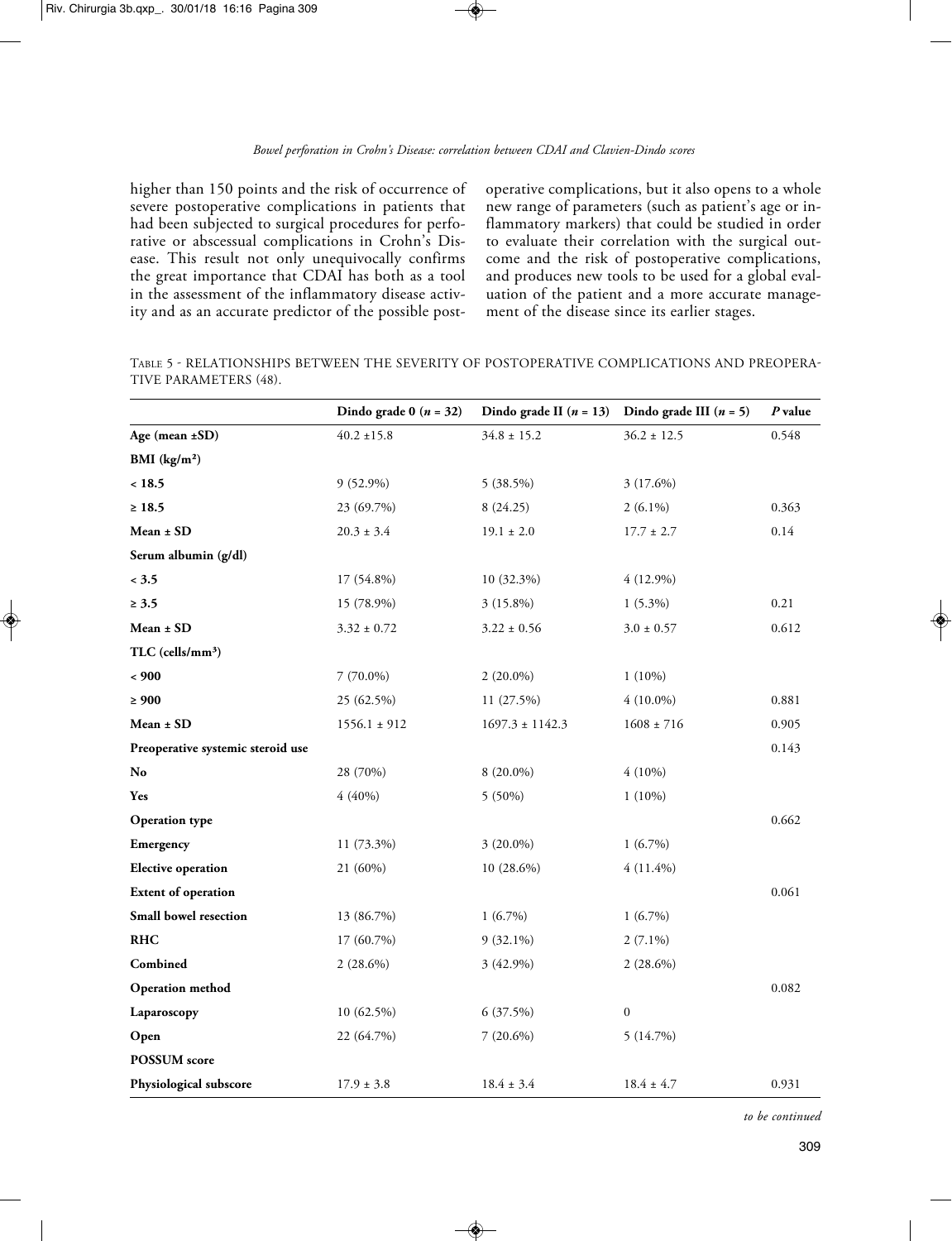Continued from Table 5

| Operative subscore             | $11.1 \pm 4.1$   | $12.1 \pm 3.2$   | $14.0 \pm 9.8$   | 0.413       |
|--------------------------------|------------------|------------------|------------------|-------------|
| <b>Estimated morbidity</b>     | $0.31 \pm 0.2$   | $0.36 \pm 0.2$   | $0.43 \pm 0.4$   | 0.524       |
| <b>Estimated mortality</b>     | $0.06 \pm 0.05$  | $0.08 \pm 0.07$  | $0.17 \pm 0.2$   | 0.049       |
| <b>CDAI</b> score              |                  |                  |                  |             |
| < 150                          | $7(100\%)$       | $\boldsymbol{0}$ | $\mathbf{0}$     |             |
| $\geq 150$                     | 25 (58.1%)       | 13 (30.2%)       | $5(11.6\%)$      | 0.032       |
| $Mean \pm SD$                  | $190.1 \pm 49.6$ | $218.1 \pm 41.2$ | $239.1 \pm 52.2$ | 0.048       |
| <b>SNUBH-NST</b>               |                  |                  |                  |             |
| Normal                         | 21 (63.6%)       | 9(27.3%)         | $3(9.1\%)$       |             |
| At risk of malnutrition        | 11 (64.7%)       | $4(23-5%)$       | $2(11.8\%)$      | 0.932       |
| ICU stay (days)                | $1.25 \pm 0.9$   | $1.31 \pm 0.7$   | $3.8 \pm 2.1$    | ${}< 0.001$ |
| Diet start (postoperative day) | $5.2 \pm 1.6$    | $4.7 \pm 0.9$    | $9.6 \pm 3.1$    | ${}< 0.001$ |
| Hospital stay (days)           | $10.47 \pm 4.1$  | $12.9 \pm 9.1$   | $25.2 \pm 19.9$  | 0.002       |

BMI: Body Mass Index; TLC: Total Lymphocyte Count; RHC: Right HemiColectomy; POSSUM: Physiological and Operative Severity Score for the Enumeration of Mortality and Morbidity; CDAI: Crohn's Disease Activity Index; SNUBH-NST: Seoul National University Bundang Hospital Nutritional Screening Tool; ICU: Intensive Care Unit.

## **References**

- 1. Moller FT, Andersen V, Wohlfahrt J, Jess T. familial risk of inflammatory bowel disease: a population-based color study 1977-2011. Am J Gastroenterol. 2015;110:205-71.
- 2. Mahid SS, Minor KS, Soto RE, Hornug CA, Galandiuk S. smoking and inflammatory bowel disease: a meta analysis. Mayo Clin Proc. 2006;81:1462-71.
- 3. Cornish JA, Tan E, Similis C, Clark SK, Teare J, Tekkis PP. The risk of oral contraceptives in the etiology of inflammatory bowel disease: a meta-analysis. Am J Gastroenterol. 2008;103:1728-38.
- 4. Ananthakrishnan AN, Higuchi LM, Huang ES, et al. Aspirin, nonsteroidal anti-inflammatory drug use, and risk for Crohn disease and ulcerative colitis: a color study. Ann Intern Med. 2012;156:350-59.
- 5. Ananthakrishnan AN, Khalili H, Konijeti GG, et al. Longterm intake of dietary fat and risk of ulcerative colitis and Crohn's disease. Gut. 2014;63:776-84.
- 6. Zeissig S, Brugel N, Gunzel D, et al. Changes in expression and distribution of claudin 2, 5 and 8 lead to discontinuous tight junctions and barrier dysfunction in active Crohn's disease. Gut. 2007;56:61-72.
- 7. Boltin D, Perets TT, Vilkin A, Niv Y. Mucin function in inflammatory bowel disease: an update. J Clin Gastroenterol. 2013;47:106-11.
- 8. Chassaing B, Koren O, Goodrich JK, et al. Dietary emulsifiers impact the mouse gut microbiota promoting colitis and metabolic syndrome. Nature. 2015;519:92-96.
- 9. Jostins L, Ripke S, Weersma RK, et al. Host-microbe interactions have shaken the genetic architecture of inflammatory bowel disease. Nature. 2012;491:119-24.
- 10. Geremia A, Arancibia-Càrcamo CV, Fleming MP, et al. Il-

23-responsive innate lymphoid cells are increate in inflammatory bowel disease. J Exp Med. 2011;208:1127-33.

- 11. Hansen JJ. Immune responses to intestinal microbes in inflammatory bowel diseases. Curr Allergy Asthma Rep. 2015;15:61.
- 12. Sandborn WJ, Hanauer SB, Rutgeerts P, et al. Adalimumab for mantainence treatment of Crohn's disease: results of the CLASSIC II trial. Gut. 2007;56(9):1232-9.
- 13. Darfeuille-Michaud A, Boudeau J, Bulois P, et al. High prevalence of adherent-invasive E. Coli associated with ileal mucosa in Crohn's disease. Gastroenterology. 2004;127:412-21.
- 14. Lapaquette P, Glasser AL, Huett A, Xavier RJ, Darfeuille-Michaud A. Crohn's disease-associated adherent-invasive E. Coli are selectively favoured by impaired autophagy to replicate intracellurarly. Cell Microbiol. 2010;12:99-113.
- 15. Kostic AD, Xavier RJ, Gevers D. the microbiome in inflammatory bowel disease: current status and the future ahead. Gastroenterology. 2014;146:1489-99.
- 16. Shivanda S, Lenard-Jones J, Logan R, et al. Incidence of inflammatory bowel disease across Europe: is there a difference between north and south? Results of the European Collaborative Study on Inflammatory Bowel Disease (ECIBD). Gut. 1996;39:690-7.
- 17. Di Domenicantonio R, Cappai G, Arcà M, et al. Occurrence of inflammatory bowel disease in central Italy: a study based on health information systems. Dig Liver Dis. 2014;46:777- 82.
- 18. Molodocky NA, Soon IS, Rabi DM, et al. Increasing incidence and prevalence of the inflammatory bowel diseases with time. Based on systematic review. Gastroenterol. 2012;142:46-54.
- 19. Henriksen M, Jahnsen J, Lyrgen I, et al. Clinical course in Crohn's disease: results of a five-year population-based followup study (the IBSEN study). Scand J Gastroenterol. 2007;42:602-10.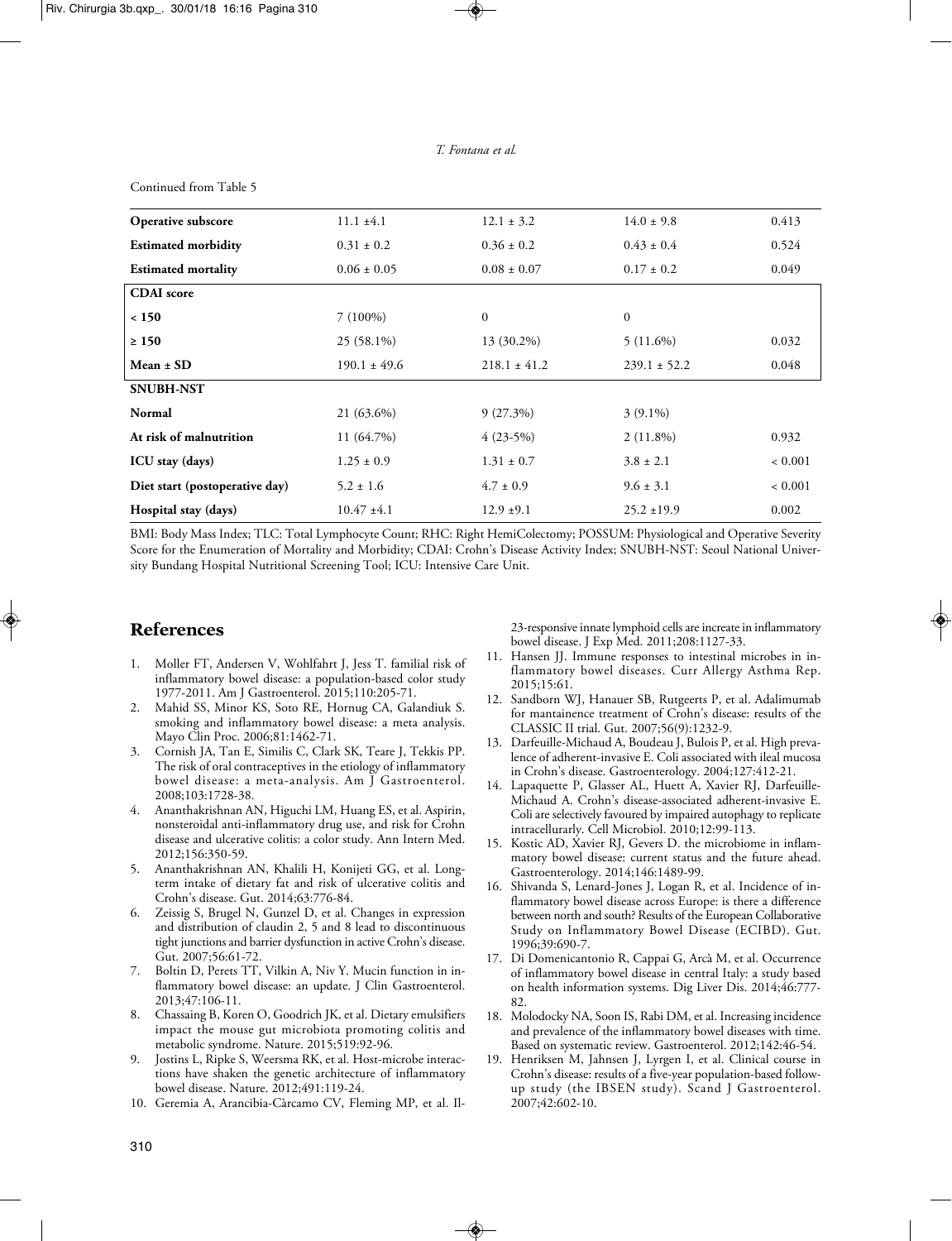- 20. Munkholm P, Langholz E, Davidsen M, Binder V. disease activity courses in a regional cohort of Crohn's disease patients. Scand J gastroenterol. 1995;30:699-706.
- 21. Van Assche G, Dignass A, Panes J, et al. the second European evidence-based consensus on the diagnosis and management of Crohn's disease: definitions and diagnosis for the European Crohn's and Colitis Organisation (ECCO). J Crohns Colitis. 2009;11-20.
- 22. Cocorullo G, Falco N, Fontana T, Tutino R, Bonventre S, D'Arpa F, Gulotta G. Diagnostic and Therapeutic Role of Endoscopy in Crohn's Disease (Book Chapter). Crohn's Disease: Radiological Features and Clinical-Surgical Correlations. Springer. 2016, Pages 43-47.
- 23. Cocorullo G, Fontana T, Falco N, Tutino R, Agrusa A, Scerrino G, Gulotta G. Surgery and Crohn's Disease (Book Chapter). Crohn's Disease: Radiological Features and Clinical-Surgical Correlations. Springer. 2016, Pages 147-151.
- 24. Aratari A, Botti F, Carrara A, et al. Linee guida della Malattia of Crohn ACOI – in collaborazione con SICCR www.acoi.it/pratica-clinica-e-pubblication/linee-Guida.
- 25. Mary JY, Modigliani R. Development and validation of an endoscopic index of the severity for Crohn's disease: a prospective multicentre study. Groupe d'Etudes Thérapeutiques des Affections Inflammatoires du Tube Digestif (GETAID). Gut. 1989 Jul;30(7):983-9.
- 26. Daperno M, et al. Development and validation of a new, simplified endoscopic score for Crohn's disease: the SES-CD. Gastrointest Endosc. 2004;60:505-12.
- 27. Sostegni R, Daperno M, Scaglione N, et al. Review article: Crohn's disease: monitoring disease activity. Aliment Pharmacol Ther. 2003;17:11-17.
- 28. Brazilian Study Group of Inflammatory Bowel Diseases. Pontte AC, Damião AO, Rosa AM, Nogueira da Silva A, Fachin AV, Cortecazzi A Jr, Marinho AL, Prudente AC, Pulgas AT, Machado AD, Westphalen AP, Leite AZ, Vieira A, Habr-Gama A, Malheiros AP, Baldin A Jr, Carneiro AJ, Lacerda Filho A, Sipahi AM, Dicler BF, Lessa Bde S, Antunes CA, Wadalesso CA, Sampaio CB, Tomaso CD, Silva CF, Francisconi CF, Marques dos Santos CH, Victória CR, Sobrado CW, Elia CS, Carvalho CG, Coy CS, Neto CJ, Flores C, Lengler C, Zaltman C, Priolli DG, Kiss DR, Cury DB, Amaral Neto DE, Aguero EF, Lopes EA, Vilela EG, Pontes EL, Morsoletto EM, Teixeira FV, Sanfront Fde A, Abby F, Diniz FF, Quilici F, Giordano FC, Santana GO, Nigre GB, Sardini GH, Kleinubing H, Amarante HM, Silva H, Ferrão HM, Arantes H, Sipahi H, Rzetelna H, Albuquerque IC, Alticks I, Zerbine de Faria JC, Gomes Netinho J, Filho J, Rezende Neto JA, Cortelassi JC, Bonadia JC, Lino da Silva JC, Fernandes JE, Alves JG, Rocha JJ, Parente JM, Ludvig JC, Chebli J, Góes JR, Malmann KD, Nigre LB, R LC, Sassaki L, Lopes LA, Gordinho LS, Kotze LM, Braga LL, Palomo LM, Faria LC, Saporiti LN, Prester LC Jr, Troncon LE, Abrahão LJ, Amaral LH, Teixeira MG, Freitas MO, Rodrigues M, Henrique M, Souza LP, Cury M, Lima ML, Caixeta MM, Pinto MF, Zerônico MA, Gomes MA, Campos MJ, Pimentel Md, Ferrari Mde L, Gaboardi MT, Almeida MG, Kobata MH, Machado MB, Kazmirik M, Lucena MT, Marchori MA Jr, Almeida N, Andrade Nd, Ambrogni O, Filetti Filho O, Poletti P, Barreto Neto PF, Teixeira Junior P, Cutait R, Crepaldi Filho R, Costa RC, Kaise RL, Leal R, Hossne RS, Palma RT, Machado RL, Porto R, Pontes RM, Adania RS, Paim SM, Passos SA, Miszputen SJ, Frederes SA, Nahas SC, Araújo SE, Lima SF Jr, Borba SM, Nunes SM, Sbarderoto S, Teixeira Vda C, Salim VR, Sdepanian VL, Catapani WR, Cardozo WS, Koda YK. Consensus guidelines for the management of inflammatory bowel disease. Arq Gastroenterol. 2010 Jul-

Sep;47(3):313-25.

- 29. Best WR, Becktel JM, Singleton JW, Kern F Jr. Development of a Crohn's disease activity index. National Cooperative Crohn's Disease Study. Gastroenterology. 1976;70(3):439- 444.
- 30. Travis SPL, Stange EF, Lémann M, et al for the European Crohn's and Colitis Organisation (ECCO). European evidence-based consensus on the diagnosis and management of Crohn's disease: current management. Gut. 2006;55(1):16- 35.
- 31. Dignass A, Van Assche G, Lindsay M, Léman M, et al. the second European evidence-based consensus on the diagnosis and management of Crohn's disease: current management for the European Crohn's and Colitis Organisation (ECCO) - ECCO statement 7O. J Crohns Colitis. 2009;50-4.
- 32. Aratari A, Papi C, Leandro G, Viscido, et al. Early versus later surgery for ileo-caecal Crohn's disease. Aliment and Parmacol Ther. 2007;26(10):1303-12.
- 33. Cocorullo G, Tutino R, Falco N, Fontana T, Guercio G, Salamone G, Gulotta G. Surgical Emergencies in Crohn's Disease (Book Chapter). Crohn's Disease: Radiological Features and Clinical-Surgical Correlations. Springer. 2016, Pages 153- 157.
- 34. Cocorullo G, Tutino R, Falco N, Salamone G, Fontana T, Licari L, Gulotta G. Laparoscopic ileocecal resection in acute and chronic presentations of Crohn's disease. A single center experience. Giornale di Chirurgia. 2016;37(5):220-223.
- 35. Al-Mansour M, Watch L. Granulomatous stimp appendicitis mimicking Crohn's disease. Am Surg. 2011;77(8):172-4.
- 36. Lichtenstein GR, Hannauer SB, Sandborn WJ and the Practice Parameters Committee of the American College of Gastroenterology. Management of Crohn's disease in adults. Am J Gastroenterol. 2009.
- 37. Driver CP, Andersono DN, Keenan RA. Massive intestinal bleeding in association with Crohn's disease. J R Coll Surg Edinb. 1996;41:152-4.
- 38. Berg DF, Kaminski DL, Longo WE. Acute surgical emergencies in inflammatory bowel disease. Am J Surg. 2002;184:45-51.
- 39. Werbin N, Haddad R, Greenberg R, et al. Free perforation in Crohn's disease. Isr Med Assoc J. 2003;5(3):175-7.
- 40. Mascolino A, Scerrino G, Gullo R, Genova C, Melfa GI, Raspanti C, Fontana T, Falco N, Porrello C, Gulotta G. Large retroperitoneal abscess extended to the inferior right limb secondary to a perforated ileal Crohn's disease: The importance of the multidisciplinary approach. Giornale di Chirurgia. 2016;37(1):37-41.
- 41. Heuman R, Boeryd B, Bolin T, Sjodahl R. The influence of disease at the margin of resection on the outcome of Crohn's disease. Br J Surg. 1983;70:519-21.
- 42. Ribeiro MB, Greenstein AJ, Yamazaki Y, et al. Intraabdominal abscess in regional enteritis. Ann Surg. 1991;213:32-6.
- 43. Yamaguchi A, Matsui T, Sakurai T, et al. The clinical characteristics and outcome of intraabdominal abscess in Crohn's disease. J Gastroenterol. 2004;39(5):441-8.
- Jawhari, Kamm MA, Ong C, et al. Intraabdominal and pelvic abscess in Crohn's disease: results of non-invasive and surgical management. Br J Surg. 1998;85:367-71.
- 45. Dignass A, Van Assche G, Lindsay JO, et al. for the European Cronh's and Colitis Organisation (ECCO). The second European evidence-based consensus on the diagnosis and management of Crohn's disease: Current Management. J Crohns Colitis. 2010;4:28-62.
- 46. Strong SA, Koltun WA, Hyman NH, American Society of Colon and Rectals Surgeons. Practice Guidelines for Crohn's Disease, Buie WD and the Standards Practice Task Force of